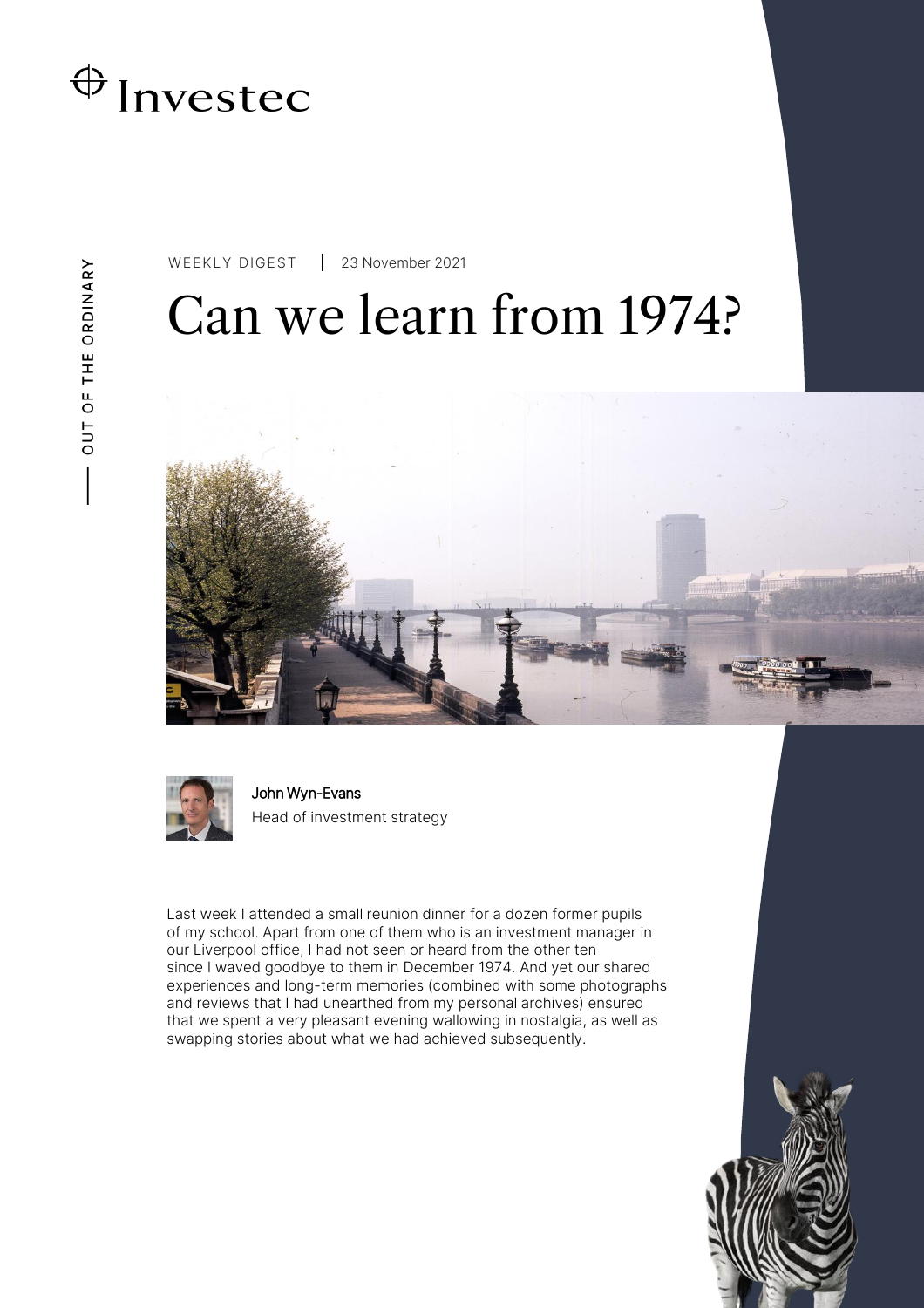It is a measure of the blissful ignorance of children that I had had no idea that two peers had to make a 24-hour trip to and from their homes in Singapore at the beginning and end of every term to attend the school. One of them told the story of arriving at Heathrow without his passport. He turned on the waterworks at the urging of his older sister and was allowed to board the plane and enter Singapore at the other end. It's hard to imagine that being allowed today.

I'm also pretty sure that I had no concept of the fact that the inflation rate in December 1974, as measured by the Retail Price Index, was a heady 19.1%. It peaked the following August on my fourteenth birthday at a barely believable 26.9%. We continue to believe that the scaremongering about inflation returning to 1970s levels is ill-informed, but also ill-advised if it creates expectations of double-digit inflation rates that then feed into higher wage demands.

Another echo from 1974 is supply chain disruption and commodity shortages. Very specifically that year, there was a shortage of sugar owing to exports of sugar cane from the Caribbean being diverted to the more lucrative US market. The shortage was exacerbated by strict controls on sugar beet production in Europe imposed by the European Economic Community (EEC), providing early ammunition to Eurosceptics following the UK's accession to the EEC in 1973.

No doubt my parents also contributed to the problem by stocking a whole cupboard on the landing with two-pound bags of sugar which we were still dipping into well into the 1980s. That was to pre-empt the threat of sugar rationing by supermarkets, which, of course, duly arrived, partially thanks to panic-buying. There was already a crisis in the baking industry, with workers at commercial bakers striking in search of a pay rise of more than sixty percent.

The flipside of high prices was high interest rates. At the end of 1974 the Bank of England's Base Rate was 11.5%. Another trip to the attic produces my first ever Halifax Building Society savings passbook, which I received on opening an account on 1 August 1975 with a deposit of £75 (that's the equivalent of about £670 in today's money, according to the Bank of England's inflation calculator, which suggests that my aunties were quite generous at Christmas and birthdays). I received my first interest payment of the princely sum of £2.80 at the end of January 1976.That's an annualised interest rate of 7.5%. I'm sure I thought it was quite generous at the time, certainly more productive than piling up cash in my piggy bank, but I now see that in real terms my savings were shrinking at an alarming rate.

Had I been better informed, I might have bought a real asset, such as gold, although, despite its reputation as a store of real value, it fell from \$166 to \$128 over the same period. I would have had to wait until January 1978 to get back on-side in real dollar terms, with the big price surge not coming until 1979. But that's before taking currency movements into consideration. The pound fell from \$2.15 to \$2.03 during that period, helping to claw back some of the losses. It finally bottomed at \$1.58 in October 1976.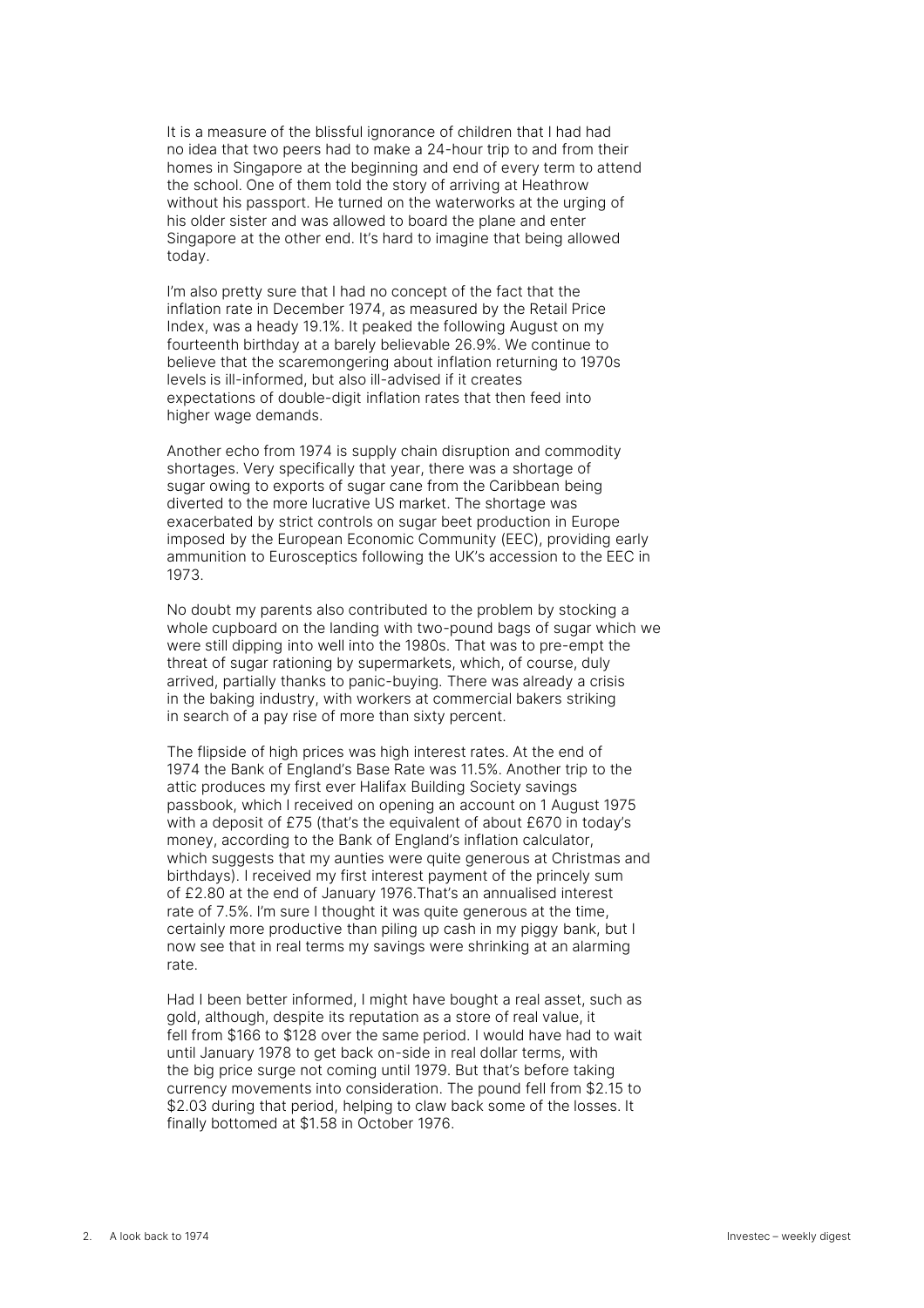#### What this means for 2021

This reflection informs me that what we are experiencing today in terms of price pressures and economic incentives is nothing new, although it's fair to say that the majority of individuals currently involved in financial markets have absolutely no personal experience of a period of high inflation, nor of its influence on financial assets. That's probably why older hands (not necessarily me, by the way) are adamant that the lesson will only be learned the hard way through some sort of market crash.

This does not have to be the case. What is the point of history (economic or other) if we don't try to learn something from it? Ben Bernanke, former Chairman of the US Federal Reserve (Fed) is credited with having saved the financial system and the economy from a descent into depression by learning the lessons from the 1930s and not restricting the flow of liquidity through the economy. Indeed, he led the way in terms slashing interest rates effectively to zero and purchasing unprecedented amounts of government bonds in the secondary market – a policy upon which current Chair Jerome Powell doubled down during the pandemic. After all, it worked well enough the first time around.

But there is a reason that Mark Twain said (or at least is widely credited with saying) that "History does not repeat itself, but it does rhyme". We are learning more every day about the unintended consequences of current monetary policy settings, such as the potential inflationary pressures of untethered monetary expansion and the increases in financial and social inequality. And then we have to overlay the influence of climate change mitigation policies. This is different from the 1970s, when wide credibility was given to predictions of an impending ice age, with the cooling effect of aerosols released into the atmosphere overwhelming the warming effect of carbon dioxide.

#### Do we adopt 1970s investment strategies?

It is such complexity that has deterred us from reaching straight for the 1970s investment playbook of piling up commodities and real assets as the key preservers of real wealth, although we do acknowledge that they have some role to play as constituents of a balanced portfolio. High-quality equities continue to do a very good job and businesses that are able to preserve their pricing power over the cycle will prosper, especially if the underlying growth of the business is strong.

Much still depends upon the evolution of supply chains, which remain disrupted, and how central banks react to what appears to be a more persistent but still – in our opinion – a largely transitory period of higher inflation. We have seen in a newspaper interview over the weekend that the Governor of the Bank of England remains conflicted in his opinion, citing "two-sided" risks to the Bank's inflation forecasts. And it will also be interesting to see if there is any new detail of thoughts revealed in the minutes from the Fed's last meeting when they are released on Wednesday.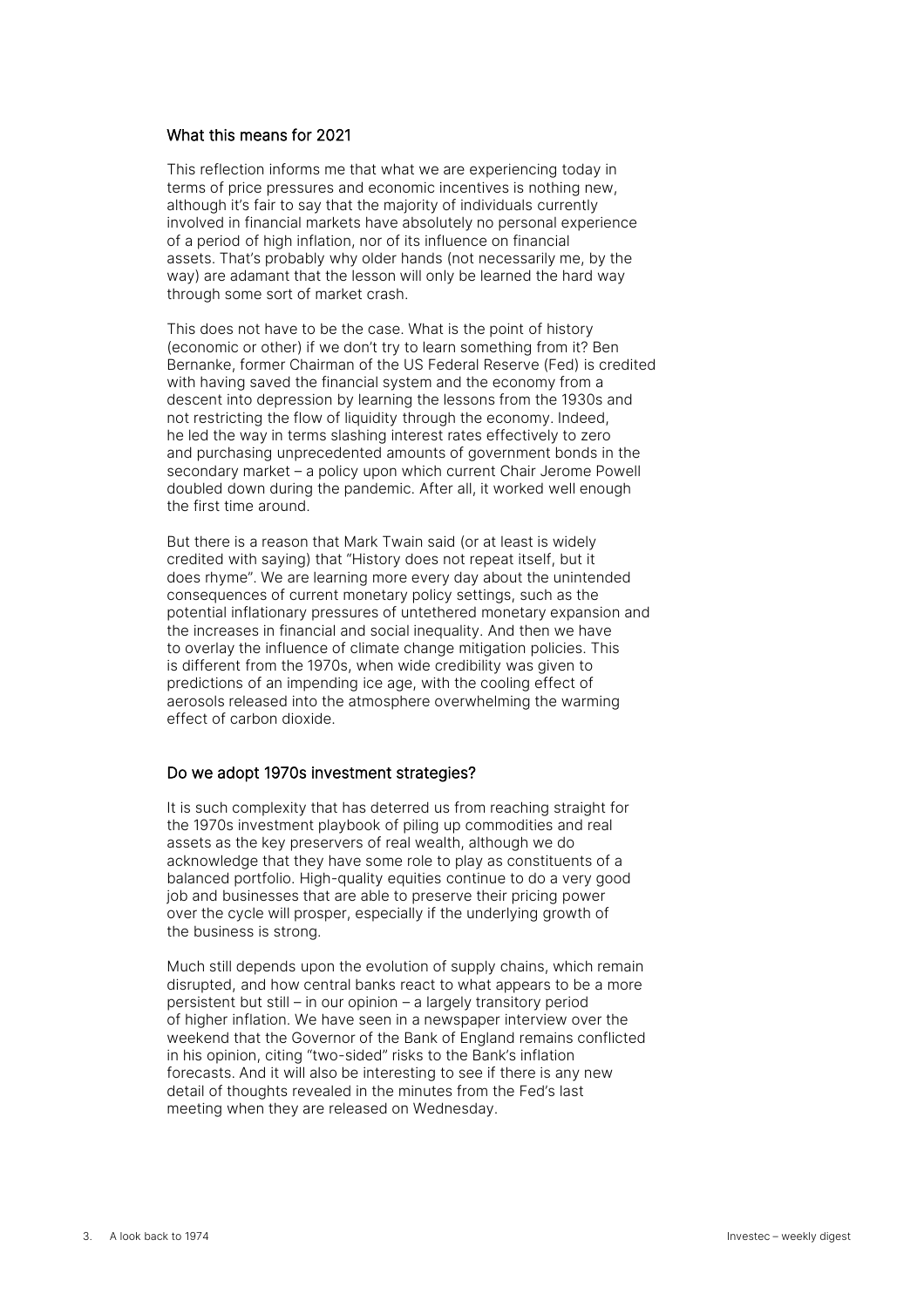While we are on the subject of the Fed, the most significant event this week might already have happened. When I initially finished writing this piece, we were still wondering whether President Biden would reappoint Jerome Powell as the Chair of the Fed. Well, he has done, which retains the status quo in a way that investors said they would generally approve of. However, the choice was between him and Lael Brainard, who is a current member of the Board of Governors. Ms Brainard's monetary policy attitude was seen to be somewhat more dovish than Mr Powell's, although she has appeared more hawkish on regulation of the financial system. Therefore, we have seen a slight uptick in expectations for interest rate rises in future as well as a modest sell-off at the shorter end of the Treasury Bond curve. But no fireworks, and probably just a one-off repricing as some speculative bets on Ms Brainard's appointment are liquidated.

Perhaps of greater interest is the nomination of Ms Brainard as Vice-Chair, replacing Richard Clarida, who has been a bit more hawkish recently, as well as blotting his copybook by trading in equity markets ahead of a big Fed announcement last year. That means there is another slot to fill at the Fed with a Democrat appointee.

That leaves me to return to my 1974 reverie, when Everton were equal top of the old English Division One on Christmas Day on points and the Welsh rugby team were in training for another Five Nations Championship title…